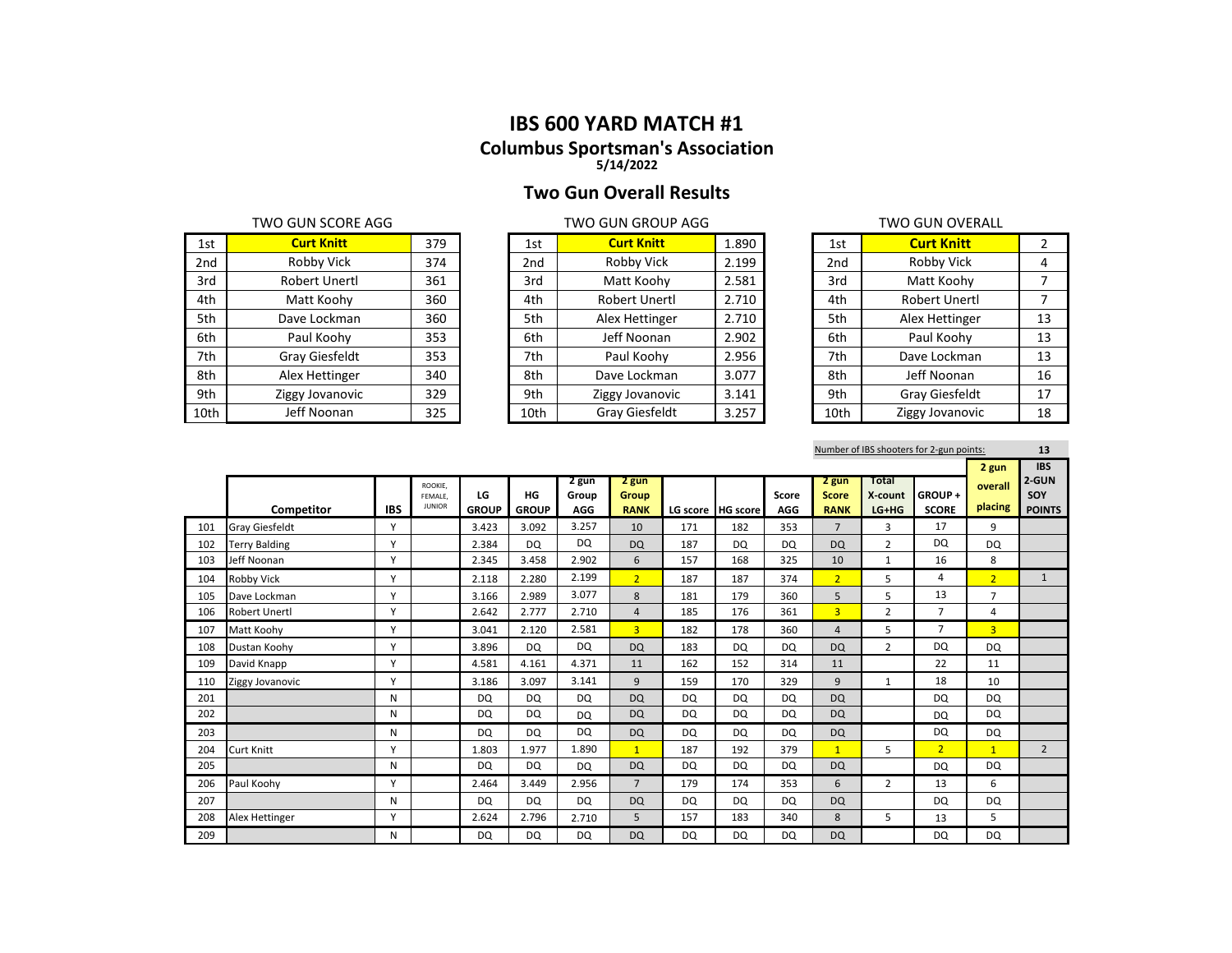### **IBS 600 YARD MATCH #1**

### **Columbus Sportsman's Association**

**5/14/2022**

## **LIGHT GUN RESULTS**

|     | <b>LIGHT GUN SCORE AGG</b> |     |
|-----|----------------------------|-----|
| 1ST | <b>Curt Knitt</b>          | 187 |
| 2ND | Robby Vick                 | 187 |
| 3RD | <b>Terry Balding</b>       | 187 |
| 4TH | <b>Robert Unertl</b>       | 185 |
| 5TH | Dustan Koohy               | 183 |
| 6TH | Matt Koohy                 | 182 |
| 7TH | Dave Lockman               | 181 |
| 8TH | Paul Koohy                 | 179 |
| 9TH | <b>Gray Giesfeldt</b>      | 171 |
| 10T | David Knapp                | 162 |

**LIGHT GUN SINGLE TARGET HIGHEST SCORE**<br>1ST | Matt Koohy | 50 | 2.03

|      | <b>LIGHT GUN SCORE AGG</b> |     |      | <b>LIGHT GUN GROUP AGG</b> |       | <b>LIGHT GUN OVERALL</b> |                      |  |  |
|------|----------------------------|-----|------|----------------------------|-------|--------------------------|----------------------|--|--|
| 1ST  | <b>Curt Knitt</b>          | 187 | 1ST  | <b>Curt Knitt</b>          | 1.803 | 1ST                      | <b>Curt Knitt</b>    |  |  |
| 2ND  | Robby Vick                 | 187 | 2nd  | Robby Vick                 | 2.118 | 2ND                      | Robby Vick           |  |  |
| 3RD  | <b>Terry Balding</b>       | 187 | 3rd  | Jeff Noonan                | 2.345 | 3RD                      | <b>Terry Balding</b> |  |  |
| 4TH  | Robert Unertl              | 185 | 4th  | Terry Balding              | 2.384 | 4TH                      | Robert Unertl        |  |  |
| 5TH  | Dustan Koohy               | 183 | 5th  | Paul Koohv                 | 2.464 | 5TH                      | Paul Koohy           |  |  |
| 6TH  | Matt Koohy                 | 182 | 6th  | Alex Hettinger             | 2.624 | 6TH                      | Matt Koohy           |  |  |
| 7TH  | Dave Lockman               | 181 | 7th  | Robert Unertl              | 2.642 | 7TH                      | Jeff Noonan          |  |  |
| 8TH  | Paul Koohy                 | 179 | 8th  | Matt Koohy                 | 3.041 | 8TH                      | Dave Lockman         |  |  |
| 9TH  | <b>Gray Giesfeldt</b>      | 171 | 9th  | Dave Lockman               | 3.166 | 9TH                      | Dustan Koohy         |  |  |
| 10TH | David Knapp                | 162 | 10th | Ziggy Jovanovic            | 3.186 | 10TH                     | Alex Hettinger       |  |  |

|     | LIGHT GUN SINGLE TARGET HIGHEST SCORE |    |       |                 | LIGHT GUN SINGLE TARGET SMALLEST GROUP |    |       | 12th | Ziggy Jovanovic            |    |
|-----|---------------------------------------|----|-------|-----------------|----------------------------------------|----|-------|------|----------------------------|----|
| 1ST | Matt Koohv                            |    | 2.033 | 1ST             | Paul Koohv                             | 46 | 1.037 | 13th | David Knapp                |    |
| 2ND | <b>Robert Unertl</b>                  | 49 | 1.265 | 2 <sub>nd</sub> | Robert Unertl                          | 49 | 1.265 |      |                            |    |
| 3RD | Curt Knitt                            | 49 | .405  | 3rd             | Curt Knitt                             | 48 | 1.365 |      | Number of LG IBS shooters: | 13 |

|      | <b>LIGHT GUN OVERALL</b> |    |
|------|--------------------------|----|
| 1ST  | <b>Curt Knitt</b>        | 2  |
| 2ND  | Robby Vick               | 4  |
| 3RD  | <b>Terry Balding</b>     | 7  |
| 4TH  | <b>Robert Unertl</b>     | 11 |
| 5TH  | Paul Koohy               | 13 |
| 6TH  | Matt Koohy               | 14 |
| 7TH  | Jeff Noonan              | 15 |
| 8TH  | Dave Lockman             | 16 |
| 9TH  | Dustan Koohy             | 17 |
| 10TH | Alex Hettinger           | 19 |
| 11th | <b>Gray Giesfeldt</b>    | 20 |
| 12th | Ziggy Jovanovic          | 21 |
| 13th | David Knapp              | 23 |

|    |                      | ROOKIE,<br><b>LG TARGET 1</b><br><b>LG TARGET 2</b><br><b>LG TARGET 3</b><br>RELAY-<br>FEMALE, |                  |               | <b>LG TARGET 4</b> | <b>SCORE</b> | <b>SCORE</b> | X     | <b>GROUP</b>   | <b>GROUP</b> | (GROUP  | <b>OVERALL</b> |       | <b>SOY Points</b> |       |     |                |                          |           |             |                |                |                |                                 |   |
|----|----------------------|------------------------------------------------------------------------------------------------|------------------|---------------|--------------------|--------------|--------------|-------|----------------|--------------|---------|----------------|-------|-------------------|-------|-----|----------------|--------------------------|-----------|-------------|----------------|----------------|----------------|---------------------------------|---|
|    | Competitor           |                                                                                                | <b>IBS</b> BENCH | <b>JUNIOR</b> | Score              | X            | Group        | Score | $\mathsf{X}$   | Group        | Score l | $\times$       | Group | Score X           | Group | AGG | <b>RANK</b>    | <b>TOTAL</b>             | AGG       | <b>RANK</b> | + SCORE)       | <b>PLACE</b>   |                | Score   Group   Overall   Total |   |
|    | Gray Giesfeldt       |                                                                                                | 101              |               | 33                 |              | 4.377        | 49    |                | 3.037        | 42      |                | 3.703 | 47                | 2.574 | 171 | 9              |                          | 3.423     | 11          | 20             | 11             |                |                                 |   |
|    | <b>Terry Balding</b> |                                                                                                | 102              |               | 43                 |              | 1.756        | 47    |                | 3.236        | 48      |                | 2.404 | 49                | 2.139 | 187 | $\overline{3}$ | $\overline{2}$           | 2.384     |             |                | 3              |                |                                 |   |
|    | Jeff Noonan          |                                                                                                | 103              |               | 43                 |              | 1.509        | 37    |                | 1.924        | 44      |                | 3.518 | 33                | 2.429 | 157 | 12             |                          | 2.345     |             | 15             | $\overline{ }$ |                |                                 |   |
|    | Robby Vick           |                                                                                                | 104              |               | 49                 |              | 2.602        | 48    |                | 2.296        | 42      |                | 1.640 | 48                | 1.933 | 187 | $\overline{2}$ | 3                        | 2.118     |             | 4              | $\overline{2}$ |                | $\mathbf{1}$                    |   |
|    | Dave Lockman         |                                                                                                | 105              |               | 43                 |              | 3.598        | 48    |                | 2.332        | 44      |                | 2.609 | 46                | 4.124 | 181 |                | 3                        | 3.166     |             | 16             | 8              |                |                                 |   |
|    | Robert Unertl        |                                                                                                | 106              |               | 47                 |              | 3.592        | 49    |                | 1.265        | 45      |                | 2.733 | 44                | 2.977 | 185 | $\overline{4}$ |                          | 2.642     |             | 11             | $\overline{4}$ |                |                                 |   |
|    | Matt Koohy           |                                                                                                | 107              |               | 41                 |              | 3.595        | 50    | $\overline{2}$ | 2.033        | 42      |                | 3.453 | 49                | 3.084 | 182 | 6              | 3                        | 3.041     | 8           | 14             | 6              |                |                                 |   |
|    | Dustan Koohy         |                                                                                                | 108              |               | 48                 |              | 3.929        | 43    |                | 3.261        | 47      |                | 3.712 | 45                | 4.683 | 183 | 5              | $\overline{2}$           | 3.896     | 12          | 17             | 9              |                |                                 |   |
| 9  | David Knapp          |                                                                                                | 109              |               | 48                 |              | 4.314        | 31    |                | 3.651        | 46      |                | 4.638 | 37                | 5.720 | 162 | 10             |                          | 4.581     | 13          | 23             | 13             |                |                                 |   |
| 10 | Ziggy Jovanovic      |                                                                                                | 110              |               | 27                 |              | 3.638        | 46    |                | 2.983        | 40      |                | 1.938 | 46                | 4.184 | 159 | 11             |                          | 3.186     | 10          | 21             | 12             |                |                                 |   |
| 11 |                      | N                                                                                              | 201              |               |                    |              |              |       |                |              |         |                |       |                   |       | DQ  | <b>DQ</b>      |                          | <b>DQ</b> | <b>DQ</b>   | <b>DQ</b>      | <b>DQ</b>      |                |                                 |   |
| 12 |                      | N                                                                                              | 202              |               |                    |              |              |       |                |              |         |                |       |                   |       | DQ  | <b>DQ</b>      |                          | <b>DQ</b> | DQ          | <b>DQ</b>      | DQ             |                |                                 |   |
| 13 |                      | N                                                                                              | 203              |               |                    |              |              |       |                |              |         |                |       |                   |       | DQ  | DQ             |                          | <b>DQ</b> | DQ          | <b>DQ</b>      | <b>DQ</b>      |                |                                 |   |
| 14 | Curt Knitt           |                                                                                                | 204              |               | 49                 |              | 1.405        | 48    | $\overline{2}$ | 1.365        | 49      |                | 2.224 | 41                | 2.217 | 187 |                | $\overline{a}$           | 1.803     |             | $\overline{2}$ |                | $\overline{2}$ | $\overline{2}$                  | 6 |
| 15 |                      | N                                                                                              | 205              |               |                    |              |              |       |                |              |         |                |       |                   |       | DQ  | DQ             |                          | <b>DQ</b> | DQ          | <b>DQ</b>      | <b>DQ</b>      |                |                                 |   |
| 16 | Paul Koohy           |                                                                                                | 206              |               | 46                 |              | 1.037        | 48    |                | 2.230        | 38      |                | 2.808 | 47                | 3.780 | 179 | 8              |                          | 2.464     |             | 13             | 5              |                |                                 |   |
| 17 |                      | N                                                                                              | 207              |               |                    |              |              |       |                |              |         |                |       |                   |       | DQ  | DQ             |                          | <b>DQ</b> | DQ          | <b>DQ</b>      | <b>DQ</b>      |                |                                 |   |
| 18 | Alex Hettinger       |                                                                                                | 208              |               | 36                 |              | 1.813        | 47    | $\overline{2}$ | 3.569        | 35      |                | 2.489 | 39                | 2.625 | 157 | 13             | $\overline{\phantom{0}}$ | 2.624     | 6           | 19             | 10             |                |                                 |   |
| 19 |                      | N                                                                                              | 209              |               |                    |              |              |       |                |              |         |                |       |                   |       | DQ  | DQ             |                          | <b>DQ</b> | DQ          | <b>DQ</b>      | <b>DQ</b>      |                |                                 |   |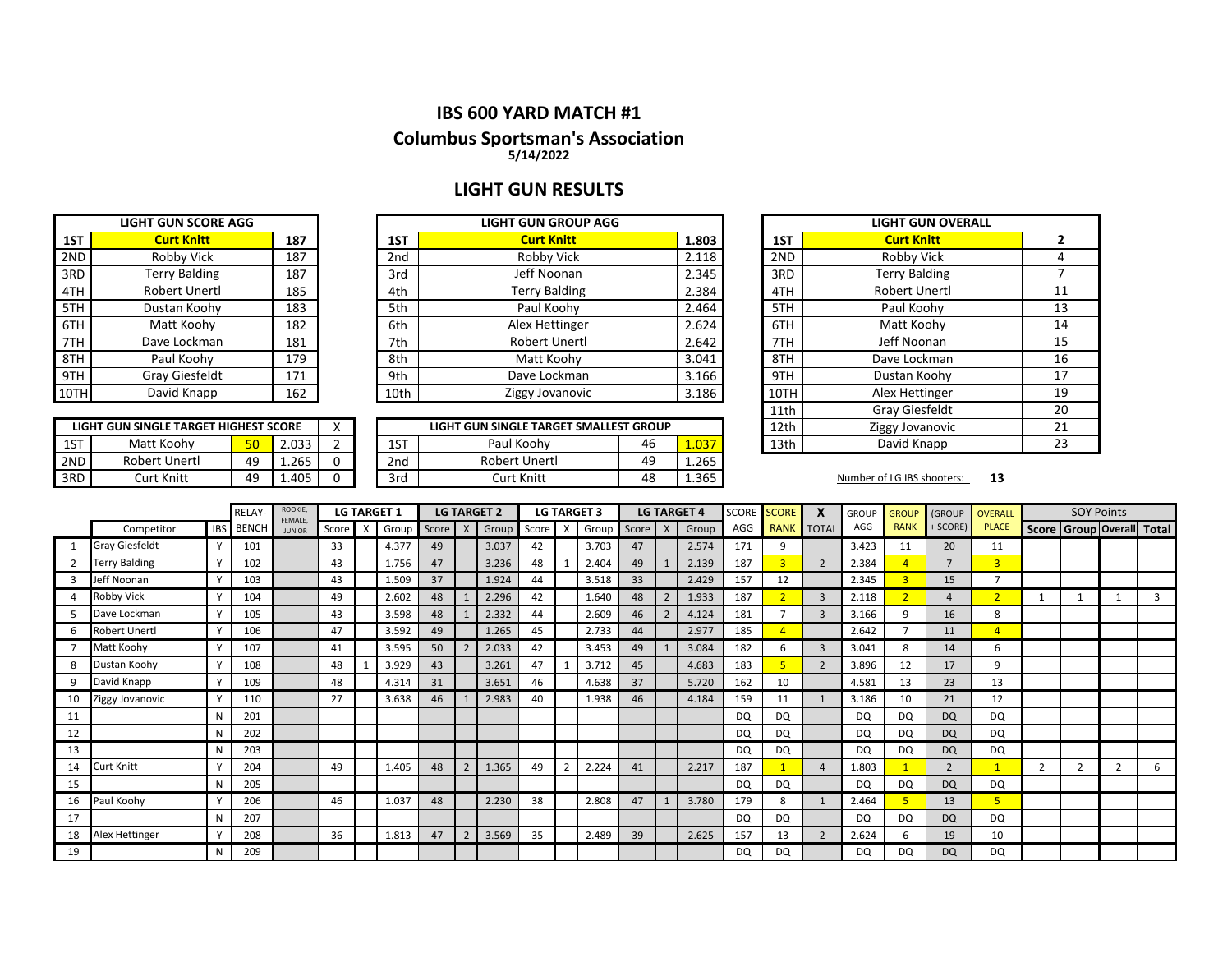## **HEAVY GUN RESULTS**

|      | <b>HEAVY GUN SCORE AGG</b> |     |
|------|----------------------------|-----|
| 1ST  | <b>Curt Knitt</b>          | 192 |
| 2ND  | Robby Vick                 | 187 |
| 3RD  | Alex Hettinger             | 183 |
| 4TH  | <b>Gray Giesfeldt</b>      | 182 |
| 5TH  | Dave Lockman               | 179 |
| 6TH  | Matt Koohy                 | 178 |
| 7TH  | <b>Robert Unertl</b>       | 176 |
| 8TH  | Paul Koohy                 | 174 |
| 9TH  | Ziggy Jovanovic            | 170 |
| 10TH | Jeff Noonan                | 168 |

|       | <b>HEAVY GUN GROUP AGG</b> |                 |     | <b>HEAVY GUN SCORE AGG</b> |      |
|-------|----------------------------|-----------------|-----|----------------------------|------|
| 1.977 | <b>Curt Knitt</b>          | 1ST             | 192 | <b>Curt Knitt</b>          | 1ST  |
| 2.120 | Matt Koohy                 | 2 <sub>nd</sub> | 187 | Robby Vick                 | 2ND  |
| 2.280 | Robby Vick                 | 3rd             | 183 | Alex Hettinger             | 3RD  |
| 2.777 | Robert Unertl              | 4th             | 182 | Gray Giesfeldt             | 4TH  |
| 2.796 | Alex Hettinger             | 5th             | 179 | Dave Lockman               | 5TH  |
| 2.989 | Dave Lockman               | 6th             | 178 | Matt Koohy                 | 6TH  |
| 3.092 | Gray Giesfeldt             | 7th             | 176 | Robert Unertl              | 7TH  |
| 3.097 | Ziggy Jovanovic            | 8th             | 174 | Paul Koohy                 | 8TH  |
| 3.449 | Paul Koohy                 | 9th             | 170 | Ziggy Jovanovic            | 9TH  |
| 3.458 | Jeff Noonan                | 10th            | 168 | Jeff Noonan                | 10TH |
|       |                            |                 |     |                            |      |

|     | <b>HEAVY GUN SINGLE TARGET HIGHEST SCORE</b> |                  |              |  |  | <b>HEAVY GUN SINGLE TARGET SMALLEST GROUP</b> |            | 12th | #N/A         |  |      |                            |    |  |
|-----|----------------------------------------------|------------------|--------------|--|--|-----------------------------------------------|------------|------|--------------|--|------|----------------------------|----|--|
| 1ST | Curt Knitt                                   | <u>τη.</u><br>bu | 1.358        |  |  | 1ST                                           | Curt Knitt | 48   | $-134$       |  | 13th | #N/A                       |    |  |
| 2nd | Robby Vick                                   | 49               | つつに<br>2.ZJ  |  |  | 2ND                                           | Robby Vick | 47   | 159<br>ᆂᆞᆂᇰᇰ |  |      |                            |    |  |
| 3rd | Alex Hettinger                               | 40               | 502<br>と・ココム |  |  | 3RD                                           | Curt Knitt | 50   | 1.358        |  |      | Number of HG IBS shooters: | 13 |  |

| <b>AVY GUN GROUP AGG</b>            |    |       |      | <b>HEAVY GUN OVERALL</b> |      |
|-------------------------------------|----|-------|------|--------------------------|------|
| <b>Curt Knitt</b>                   |    | 1.977 | 1ST  | <b>Curt Knitt</b>        | 2    |
| Matt Koohy                          |    | 2.120 | 2ND  | Robby Vick               | 5    |
| Robby Vick                          |    | 2.280 | 3RD  | Matt Koohy               | 8    |
| <b>Robert Unertl</b>                |    | 2.777 | 4TH  | Alex Hettinger           | 8    |
| Alex Hettinger                      |    | 2.796 | 5TH  | <b>Robert Unertl</b>     | 11   |
| Dave Lockman                        |    | 2.989 | 6TH  | Dave Lockman             | 11   |
| Gray Giesfeldt                      |    | 3.092 | 7TH  | Gray Giesfeldt           | 11   |
| Ziggy Jovanovic                     |    | 3.097 | 8TH  | Ziggy Jovanovic          | 17   |
| Paul Koohy                          |    | 3.449 | 9TH  | Paul Koohy               | 17   |
| Jeff Noonan                         |    | 3.458 | 10TH | Jeff Noonan              | 20   |
|                                     |    |       | 11th | David Knapp              | 22   |
| <b>SINGLE TARGET SMALLEST GROUP</b> |    |       | 12th | #N/A                     | #N/A |
| Curt Knitt                          | 48 | 1.134 | 13th | #N/A                     | #N/A |
|                                     |    |       |      |                          |      |

|              |                       |              | <b>RELAY</b> | ROOKIE,<br>FEMALE, |       |   | <b>HG TARGET 1</b> |           | <b>HG TARGET 2</b> |       |                | <b>HG TARGET 3</b> |       |              | <b>HG TARGET 4</b> | <b>SCORE</b> | <b>SCORE</b> | X              | <b>GROUP</b> | <b>GROUP</b>   | <b>GROUP</b>   | <b>OVERALL</b> | <b>SOY Points</b> |                |              |                                 |
|--------------|-----------------------|--------------|--------------|--------------------|-------|---|--------------------|-----------|--------------------|-------|----------------|--------------------|-------|--------------|--------------------|--------------|--------------|----------------|--------------|----------------|----------------|----------------|-------------------|----------------|--------------|---------------------------------|
|              | Competitor            | <b>IBS</b>   | <b>BENCH</b> | <b>JUNIOR</b>      | Score | X | Group              | Score X   | Group              | Score | -х             | Group              | Score | $\mathsf{X}$ | Group              | AGG          | <b>RANK</b>  | <b>TOTAL</b>   | AGG          | <b>RANK</b>    | SCORE)         | <b>PLACE</b>   |                   |                |              | Score   Group   Overall   Total |
| 1            | <b>Gray Giesfeldt</b> |              | 101          |                    | 49    |   | 3.027              | 48        | 1.980              | 40    |                | 2.953              | 45    |              | 4.407              | 182          |              | 3              | 3.092        |                | 11             |                |                   |                |              |                                 |
|              | <b>Terry Balding</b>  |              | 102          |                    |       |   |                    |           |                    |       |                |                    |       |              |                    | DQ           | <b>DQ</b>    |                | DQ           | <b>DQ</b>      | <b>DQ</b>      | DQ             |                   |                |              |                                 |
| $\mathbf{R}$ | Jeff Noonan           | $\mathbf{v}$ | 103          |                    | 46    |   | 2.972              | 40        | 4.162              | 48    |                | 3.010              | 34    |              | 3.689              | 168          | 10           |                | 3.458        | 10             | 20             | 10             |                   |                |              |                                 |
|              | <b>Robby Vick</b>     |              | 104          |                    | 47    |   | 2.722              | 44        | 3.003              | 47    |                | 1.159              | 49    |              | 2.235              | 187          |              | $\overline{2}$ | 2.280        | $\overline{3}$ | 5              | 2 <sup>1</sup> |                   |                | $\mathbf{1}$ | $\overline{2}$                  |
|              | Dave Lockman          |              | 105          |                    | 46    |   | 3.153              | 39        | 2.767              | 45    |                | 2.940              | 49    |              | 3.094              | 179          |              | $\overline{2}$ | 2.989        | 6              | 11             | 6              |                   |                |              |                                 |
|              | Robert Unertl         | $\mathbf{v}$ | 106          |                    | 48    |   | 2.773              | 37        | 2.961              | 47    |                | 2.910              | 44    |              | 2.465              | 176          |              | $\overline{2}$ | 2.777        |                | 11             | 5 <sup>1</sup> |                   |                |              |                                 |
|              | Matt Koohy            |              | 107          |                    | 45    |   | 1.761              | 43        | 1.867              | 46    | $\overline{2}$ | 2.569              | 44    |              | 2.283              | 178          | 6            | $\overline{2}$ | 2.120        | $\overline{2}$ | 8              | $\overline{3}$ |                   |                |              |                                 |
| 8            | Dustan Koohy          |              | 108          |                    | 31    |   | 6.720              | <b>DQ</b> | <b>DQ</b>          | 41    |                | 7.400              | 37    |              | 5.600              | DQ           | <b>DQ</b>    |                | DQ           | DQ             | <b>DQ</b>      | <b>DO</b>      |                   |                |              |                                 |
| 9            | David Knapp           | $\mathbf{v}$ | 109          |                    | 31    |   | 3.372              | 37        | 6.410              | 40    |                | 3.738              | 44    |              | 3.122              | 152          | 11           |                | 4.161        | 11             | 22             | 11             |                   |                |              |                                 |
| 10           | Ziggy Jovanovic       | $\mathbf{v}$ | 110          |                    | 41    |   | 3.106              | 48        | 4.179              | 37    |                | 2.518              | 44    |              | 2.585              | 170          | 9            |                | 3.097        | 8              | 17             | 8              |                   |                |              |                                 |
| 11           |                       | N            | 201          |                    |       |   |                    |           |                    |       |                |                    |       |              |                    | DQ           | <b>DQ</b>    |                | DQ           | DQ             | <b>DQ</b>      | <b>DO</b>      |                   |                |              |                                 |
| 12           |                       | N            | 202          |                    |       |   |                    |           |                    |       |                |                    |       |              |                    | <b>DQ</b>    | <b>DQ</b>    |                | <b>DQ</b>    | DQ             | <b>DQ</b>      | <b>DQ</b>      |                   |                |              |                                 |
| 13           |                       | N            | 203          |                    |       |   |                    |           |                    |       |                |                    |       |              |                    | <b>DQ</b>    | DQ           |                | <b>DQ</b>    | <b>DQ</b>      | <b>DQ</b>      | <b>DQ</b>      |                   |                |              |                                 |
| 14           | Curt Knitt            |              | 204          |                    | 45    |   | 2.591              | 48        | 1.134              | 50    |                | 1.358              | 49    |              | 2.826              | 192          |              | 1              | 1.977        |                | $\overline{2}$ |                |                   | $\overline{2}$ | 2            | 6                               |
| 15           |                       | N            | 205          |                    |       |   |                    |           |                    |       |                |                    |       |              |                    | <b>DQ</b>    | <b>DQ</b>    |                | <b>DQ</b>    | <b>DQ</b>      | <b>DQ</b>      | <b>DQ</b>      |                   |                |              |                                 |
| 16           | Paul Koohy            |              | 206          |                    | 46    |   | 3.250              | 44        | 3.266              | 42    |                | 3.076              | 42    |              | 4.202              | 174          | 8            | 1              | 3.449        | 9              | 17             | q              |                   |                |              |                                 |
| 17           |                       | N            | 207          |                    |       |   |                    |           |                    |       |                |                    |       |              |                    | DQ           | DQ           |                | DQ           | DQ             | <b>DQ</b>      | DQ             |                   |                |              |                                 |
| 18           | Alex Hettinger        |              | 208          |                    | 49    | 3 | 2.592              | 43        | 2.718              | 47    |                | 2.107              | 44    |              | 3.768              | 183          |              | $\overline{3}$ | 2.796        |                | 8              | $\overline{4}$ |                   |                |              |                                 |
| 19           |                       | N            | 209          |                    |       |   |                    |           |                    |       |                |                    |       |              |                    | <b>DQ</b>    | DQ           |                | DQ           | DQ             | <b>DQ</b>      | DQ             |                   |                |              |                                 |
| 20           |                       | N            | 210          |                    |       |   |                    |           |                    |       |                |                    |       |              |                    | DQ           | <b>DQ</b>    |                | DQ           | <b>DQ</b>      | <b>DQ</b>      | DQ             |                   |                |              |                                 |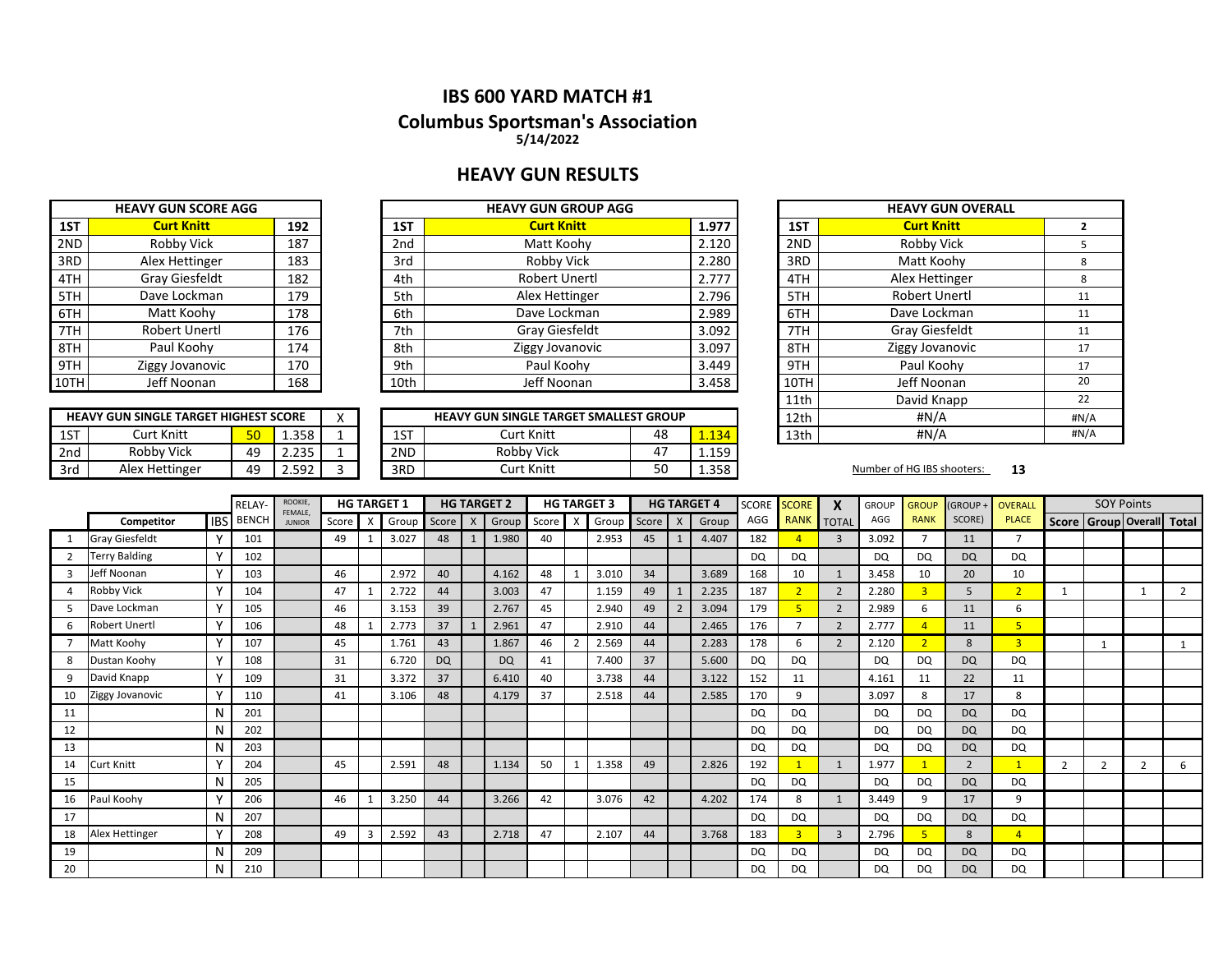# **FACTORY GUN RESULTS**

| <b>FACTORY GUN SCORE AGG</b> |                  |      |  |  |  |  |  |  |  |  |
|------------------------------|------------------|------|--|--|--|--|--|--|--|--|
| 1ST                          | <b>Paul Genz</b> | 173  |  |  |  |  |  |  |  |  |
| 2ND                          | Robby Vick       | 169  |  |  |  |  |  |  |  |  |
| 3RD                          | Graydon Giesfelt | 166  |  |  |  |  |  |  |  |  |
| 4TH                          | #N/A             | #N/A |  |  |  |  |  |  |  |  |
| 5TH                          | #N/A             | #N/A |  |  |  |  |  |  |  |  |
| 6TH                          | #N/A             | #N/A |  |  |  |  |  |  |  |  |
| 7TH                          | #N/A             | #N/A |  |  |  |  |  |  |  |  |
| 8TH                          | #N/A             | #N/A |  |  |  |  |  |  |  |  |
| 9TH                          | #N/A             | #N/A |  |  |  |  |  |  |  |  |
| l 10TI                       | #N/A             | #N/A |  |  |  |  |  |  |  |  |

| <b>FACTORY GUN SCORE AGG</b> |                  |      |      | <b>FACTORY GUN GROUP AGG</b> |       | <b>FACTORY GUN OVERALL</b> |                   |      |
|------------------------------|------------------|------|------|------------------------------|-------|----------------------------|-------------------|------|
| 1ST                          | <b>Paul Genz</b> | 173  | 1ST  | <b>Robby Vick</b>            | 3.778 | 1ST                        | <b>Robby Vick</b> |      |
| 2ND                          | Robby Vick       | 169  | 2nd  | Paul Genz                    | 3.976 | 2ND                        | Paul Genz         |      |
| 3RD                          | Graydon Giesfelt | 166  | 3rd  | Graydon Giesfelt             | 5.443 | 3RD                        | Graydon Giesfelt  | 6    |
| 4TH                          | #N/A             | #N/A | 4th  | #N/A                         | #N/A  | 4TH                        | #N/A              | #N/A |
| 5TH                          | #N/A             | #N/A | 5th  | #N/A                         | H N/A | 5TH                        | #N/A              | #N/A |
| 6TH                          | #N/A             | #N/A | 6th  | #N/A                         | H N/A | 6TH                        | #N/A              | #N/A |
| 7TH                          | #N/A             | #N/A | 7th  | #N/A                         | #N/A  | 7TH                        | #N/A              | #N/A |
| 8TH                          | #N/A             | #N/A | 8th  | #N/A                         | H N/A | 8TH                        | #N/A              | #N/A |
| 9TH                          | #N/A             | #N/A | 9th  | #N/A                         | #N/A  | 9TH                        | #N/A              | #N/A |
| 10TH                         | #N/A             | #N/A | 10th | #N/A                         | #N/A  | 10TH                       | #N/A              | #N/A |

| 1ST  | <b>Robby Vick</b> | 3    |
|------|-------------------|------|
| 2ND  | Paul Genz         | 3    |
| 3RD  | Graydon Giesfelt  | 6    |
| 4TH  | #N/A              | #N/A |
| 5TH  | #N/A              | #N/A |
| 6TH  | #N/A              | #N/A |
| 7TH  | #N/A              | #N/A |
| 8TH  | #N/A              | #N/A |
| 9TH  | #N/A              | #N/A |
| 10TH | #N/A              | #N/A |
| 11th | #N/A              | #N/A |
| 12th | #N/A              | #N/A |
| 13th | #N/A              | #N/A |
| 14th | #N/A              | #N/A |
| 15th | #N/A              | #N/A |

| <b>FACTORY GUN SINGLE TARGET HIGHEST SCORE</b> |            |    |       |  |  |  |  |  |  |  |
|------------------------------------------------|------------|----|-------|--|--|--|--|--|--|--|
| 1ST                                            | Paul Genz  | 48 | 3.289 |  |  |  |  |  |  |  |
| 2ND                                            | Robby Vick | 46 | 4.007 |  |  |  |  |  |  |  |
| I 3RD                                          | Robby Vick | 46 | 4 498 |  |  |  |  |  |  |  |

|     | <b>FACTORY GUN SINGLE TARGET HIGHEST SCORE</b> | $\lambda$ |       | <b>FACTORY GUN SINGLE TARGET SMALLEST GROUP</b> |             | 12th       | #N/A | #N/A           |      |      |      |
|-----|------------------------------------------------|-----------|-------|-------------------------------------------------|-------------|------------|------|----------------|------|------|------|
| 1ST | Paul Genz                                      | 48        | 3.289 |                                                 | $\sim$<br>∸ | Paul Genz  |      | $\sim$<br>.ozs | 13th | #N/A | #N/A |
| 2ND | <b>Robby Vick</b>                              | 46        | 4.007 |                                                 | 2nd         | Robby Vick | 36   | 3.283          | 14th | #N/A | #N/A |
| 3RD | Robby Vick                                     | 46        | .498  |                                                 | 3rc         | Paul Genz  | 48   | 3.289          | 15th | #N/A | #N/A |

|   |                         |            | RELAY-       | ROOKIE,<br>FEMALE. |       | <b>TARGET 1</b> |             |    | <b>TARGET 2</b> |       |       | <b>TARGET 3</b> |       |              | <b>TARGET 4</b> |       | SCORE SCORE |             | X            | <b>GROUP</b> |             | GROUP (GROUP OVERALL |              |
|---|-------------------------|------------|--------------|--------------------|-------|-----------------|-------------|----|-----------------|-------|-------|-----------------|-------|--------------|-----------------|-------|-------------|-------------|--------------|--------------|-------------|----------------------|--------------|
|   | Competitor              | <b>IBS</b> | <b>BENCH</b> | <b>JUNIOR</b>      | Score |                 | Group Score |    |                 | Group | Score |                 | Group | <b>Score</b> |                 | Group | AGG         | <b>RANK</b> | <b>TOTAL</b> | AGG          | <b>RANK</b> | + SCORE)             | <b>PLACE</b> |
|   | <b>Graydon Giesfelt</b> |            | 101          |                    | 34    |                 | 3.965       | 41 |                 | 7.290 | 45    |                 | 5.750 | 46           |                 | 4.767 | 166         |             |              | 5.443        |             |                      |              |
|   | <b>Robby Vick</b>       |            | 102          |                    | 41    |                 | 3.324       | 46 |                 | 4.007 | 36    |                 | 3.283 | 46           |                 | 4.498 | 169         |             |              | 3.778        |             |                      |              |
|   | Paul Genz               |            | 103          |                    | 43    |                 | 1.629       | 36 |                 | 4.364 | 46    |                 | 6.620 | 48           |                 | 3.289 | 173         |             |              | 3.976        |             |                      |              |
|   |                         |            | 104          |                    |       |                 |             |    |                 |       |       |                 |       |              |                 |       | <b>DQ</b>   | DQ          |              | DQ           | DQ          | DQ                   | DQ           |
|   |                         |            | 105          |                    |       |                 |             |    |                 |       |       |                 |       |              |                 |       | <b>DQ</b>   | DQ          |              | DQ           | DQ          | DQ                   | DQ           |
| b |                         |            | 106          |                    |       |                 |             |    |                 |       |       |                 |       |              |                 |       | DQ          | DQ          |              | DQ           | DQ          | DQ                   | DQ           |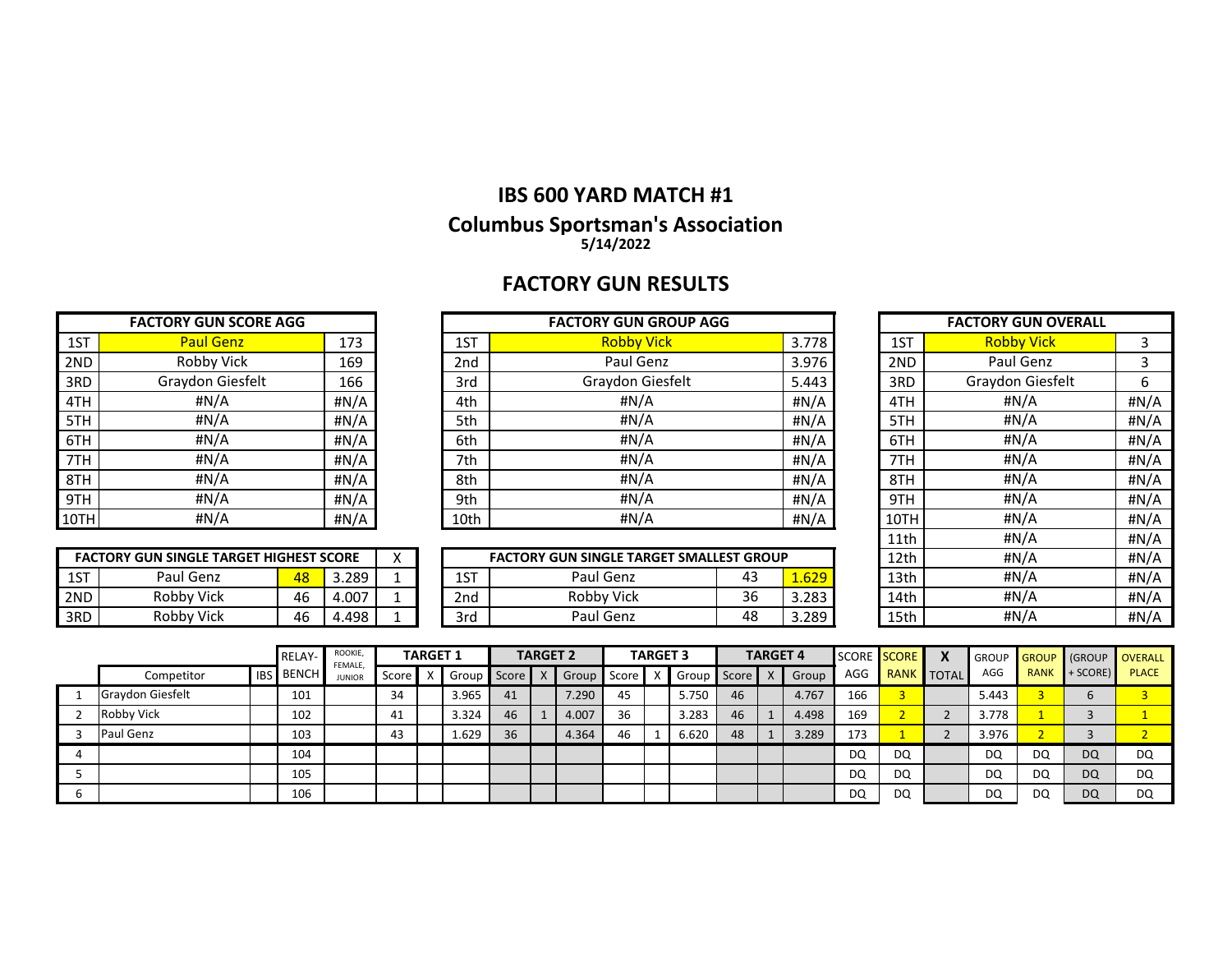# **TACTICAL GUN RESULTS**

|      | <b>TACTICAL GUN SCORE AGG</b> |      |
|------|-------------------------------|------|
| 1ST  | <b>Jim Peyton</b>             | 136  |
| 2ND  | <b>Paul Martin</b>            | 127  |
| 3RD  | #N/A                          | #N/A |
| 4TH  | #N/A                          | #N/A |
| 5TH  | #N/A                          | #N/A |
| 6TH  | #N/A                          | #N/A |
| 7TH  | #N/A                          | #N/A |
| 8TH  | #N/A                          | #N/A |
| 9TH  | #N/A                          | #N/A |
| 10TH | #N/A                          | #N/A |

|      | <b>TACTICAL GUN SCORE AGG</b> |      |      | <b>TACTICAL GUN GROUP AGG</b> |       | <b>TACTICAL GUN OVERALL</b> |                   |      |  |  |
|------|-------------------------------|------|------|-------------------------------|-------|-----------------------------|-------------------|------|--|--|
| 1ST  | <b>Jim Peyton</b>             | 136  | 1ST  | <b>Jim Peyton</b>             | 7.726 | 1ST                         | <b>Jim Peyton</b> |      |  |  |
| 2ND  | <b>Paul Martin</b>            | 127  | 2nd  | <b>Paul Martin</b>            | 8.898 | 2ND                         | Paul Martin       |      |  |  |
| 3RD  | #N/A                          | #N/A | 3rd  | #N/A                          | #N/A  | 3RD                         | #N/A              | #N/A |  |  |
| 4TH  | #N/A                          | #N/A | 4th  | #N/A                          | #N/A  | 4TH                         | #N/A              | #N/A |  |  |
| 5TH  | #N/A                          | #N/A | 5th  | #N/A                          | #N/A  | 5TH                         | #N/A              | #N/A |  |  |
| 6TH  | #N/A                          | #N/A | 6th  | #N/A                          | H N/A | 6TH                         | # $N/A$           | #N/A |  |  |
| 7TH  | #N/A                          | #N/A | 7th  | #N/A                          | #N/A  | 7TH                         | #N/A              | #N/A |  |  |
| 8TH  | #N/A                          | #N/A | 8th  | #N/A                          | #N/A  | 8TH                         | #N/A              | #N/A |  |  |
| 9TH  | #N/A                          | #N/A | 9th  | #N/A                          | #N/A  | 9TH                         | #N/A              | #N/A |  |  |
| 10TH | #N/A                          | #N/A | 10th | # $N/A$                       | #N/A  | 10TH                        | #N/A              | #N/A |  |  |

| 1ST  | <b>Jim Peyton</b>  | 2    |
|------|--------------------|------|
| 2ND  | <b>Paul Martin</b> | 4    |
| 3RD  | #N/A               | #N/A |
| 4TH  | #N/A               | #N/A |
| 5TH  | #N/A               | #N/A |
| 6TH  | #N/A               | #N/A |
| 7TH  | #N/A               | #N/A |
| 8TH  | #N/A               | #N/A |
| 9TH  | #N/A               | #N/A |
| 10TH | #N/A               | #N/A |
| 11th | #N/A               | #N/A |
| 12th | #N/A               | #N/A |
| 13th | #N/A               | #N/A |
| 14th | #N/A               | #N/A |
| 15th | #N/A               | #N/A |

| TACTICAL GUN SINGLE TARGET HIGHEST SCORE |            |                 |       |  |  |  |  |  |  |  |
|------------------------------------------|------------|-----------------|-------|--|--|--|--|--|--|--|
| 1 S T                                    | Curt Knitt | $\overline{49}$ | 1 259 |  |  |  |  |  |  |  |
| 2ND                                      | Curt Knitt | 48              | 3.164 |  |  |  |  |  |  |  |
| 3RD.                                     | Rob Unertl | 45              |       |  |  |  |  |  |  |  |

|     | . GUN SINGLE TARGET HIGHEST SCORE<br><b>TACTICAL</b> |              |              | $\lambda$ |             | L GUN SINGLE TARGET SMALLEST GROUP<br><b>TACTICAL</b> |          |            | 12th | #N/A | #N/A |
|-----|------------------------------------------------------|--------------|--------------|-----------|-------------|-------------------------------------------------------|----------|------------|------|------|------|
| 1ST | Lurt Knitt                                           | <u>40</u>    | 250<br>----- |           | $\sim$<br>∸ | Knitt<br>Jur+                                         | 49       | סבל<br>--- | 13th | #N/A | #N/A |
| 2ND | Curt Knitt                                           | 48           | 3.164        |           | 2nd         | <b>Rob Unertl</b>                                     | ąq<br>-- | 4.284      | 14th | #N/A | #N/A |
| 3RD | <b>Rob Unertl</b>                                    | $\sim$<br>⊿- | .758         |           | 3rc         | Knitt<br>Jur+                                         | 48       | 5.164      | 15th | #N/A | #N/A |

|   |                   |            | <b>RELAY-</b> | ROOKIE,<br><b>FEMALE</b> |         | <b>TARGET 1</b> |        |           | <b>TARGET 2</b> |       |       | <b>TARGET 3</b> |       |       | <b>TARGET 4</b> |           | SCORE SCORE |                   | X | <b>GROUP</b> |             | GROUP GROUP OVERALL |              |
|---|-------------------|------------|---------------|--------------------------|---------|-----------------|--------|-----------|-----------------|-------|-------|-----------------|-------|-------|-----------------|-----------|-------------|-------------------|---|--------------|-------------|---------------------|--------------|
|   | Competitor        | <b>IBS</b> | . I BENCH '   | <b>JUNIOR</b>            | Score l |                 | Group  | J Score L |                 | Group | Score |                 | Group | Score |                 | Group     | AGG         | <b>RANK TOTAL</b> |   | AGG          | <b>RANK</b> | $+$ SCORE)          | <b>PLACE</b> |
|   | <b>Curt Knitt</b> |            | 101           |                          | 48      |                 | .164   | 49        |                 | 1.259 | DQ    |                 | DQ    | DQ    |                 | <b>DQ</b> | DQ          | DQ                |   | DQ           | DQ          | <b>DQ</b>           | DQ           |
|   | <b>Rob Unertl</b> |            | 102           |                          | DQ      |                 | DQ     | 39        |                 | 2.284 | 41    |                 | 5.581 | 45    |                 | 4.758     | DQ          | DQ                |   | DQ           | DQ          | <b>DQ</b>           | DQ           |
|   | Jim Peyton        |            | 103           |                          | 37      |                 | 9.000  | 19        |                 | 5.182 | 40    |                 | 8.800 | 40    |                 | 7.920     | 136         |                   |   | 7.726        |             |                     |              |
|   | Paul Martin       |            | 104           |                          | 31      |                 | 10.100 | 40        |                 | 7.300 | 20    |                 | 8.600 | 36    |                 | 9.590     | 127         |                   |   | 8.898        |             |                     |              |
|   |                   |            | 105           |                          |         |                 |        |           |                 |       |       |                 |       |       |                 |           | DQ          | DQ                |   | DQ           | DQ          | <b>DQ</b>           | DQ           |
| b |                   |            | 106           |                          |         |                 |        |           |                 |       |       |                 |       |       |                 |           | DQ          | DQ                |   | DQ           | DQ          | <b>DQ</b>           | DQ           |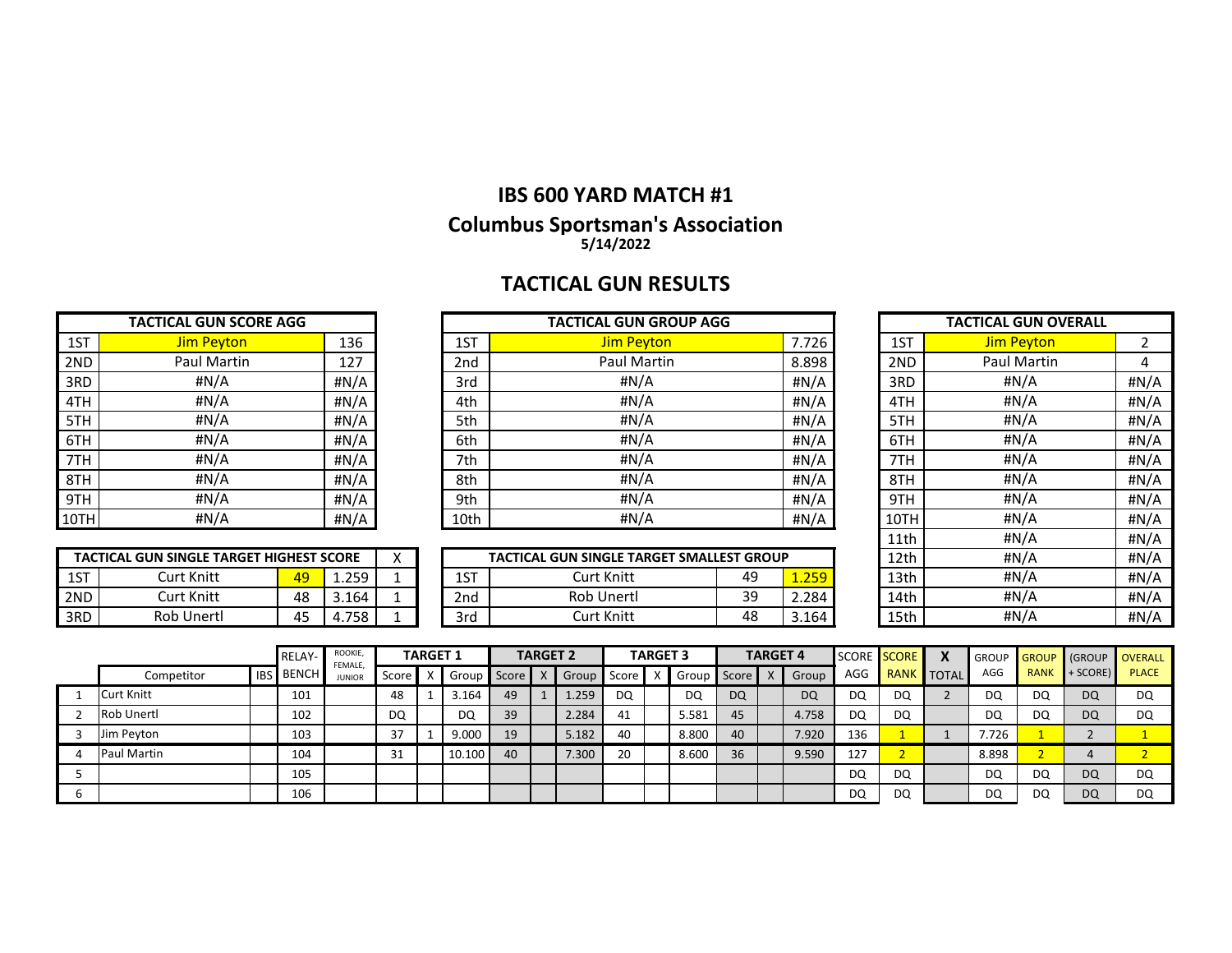## **Columbus Sportsman's Association Light Gun Equipment List 5/14/2022**

|                | Competitor           |    | Caliber         | Action    | <b>Barrel</b>     | Stock      | Scope            | Powder          | <b>Bullet</b> | Gunsmith         |
|----------------|----------------------|----|-----------------|-----------|-------------------|------------|------------------|-----------------|---------------|------------------|
|                | <b>Terry Balding</b> | LG | 6 BRA           | Bat       | Brux              | McMillan   | March            | H4895           | Roy Hunter    | Self             |
| 2              | Jeff Noonan          | LG | 6 BRA           | Bat       | Kreiger           | <b>LRB</b> | Nightforce 15-55 | H4895           | Vapor Trail   | Wheeler/Meredith |
| 3              | <b>Curt Knitt</b>    | LG | 6 BRA           | Bat       | <b>Bartlein</b>   | <b>CTK</b> | Nightforce 15-55 | H4895           | Vapor Trail   | <b>CTK</b>       |
| 4              | Robby Vick           | LG | 6 BRA           | Bat       | <b>Bartlein</b>   | <b>LRB</b> | Kahles           | H4895           | <b>Barts</b>  | Wheeler          |
| 5              | Dave Lockman         | LG | <b>6 DASHER</b> | Bat       |                   | Tracker    | Leupold          | <b>RL15</b>     | Berger        |                  |
| 6              | Matt Koohy           | LG | <b>6 DASHER</b> | Bat       | Kreiger           | ST 1000    | Nightforce 15-55 | <b>RL15</b>     | Vapor Trail   | Self             |
| $\overline{7}$ | David Knapp          | LG | 6 BR            | Haverkamp | <b>Rock Creek</b> | McMillan   | March            | Varget          | Berger 108    | Bucholz          |
| 8              | Dustan Koohy         | LG | <b>6 DASHER</b> | Borden    | Kreiger           |            | Nightforce 12-42 |                 | Berger 105    | Bigelow          |
| 9              | Ziggy Jovanovic      | LG | 6 BRA           | Bat       | Kreiger           |            | Nightforce 12-42 | H4895           | Vapor Trail   | Self             |
| 10             | Alex Hettinger       | LG | <b>6 DASHER</b> | Savage    | McGowan           | Savage     | Nightforce 12-42 | <b>IMR 4064</b> | Berger 108    | M Koohy          |
| 11             | Paul Koohy           | LG | <b>6 DASHER</b> | Bat       |                   |            |                  |                 | Vapor Trail   |                  |
| 12             | Gray Giesfeldt       | LG | <b>6 DASHER</b> | Borden    | Kreiger           | Giesfeldt  | Nightforce 15-55 | Varget          | Roy Hunter    | Giesfeldt        |
| 13             |                      | LG |                 |           |                   |            |                  |                 |               |                  |